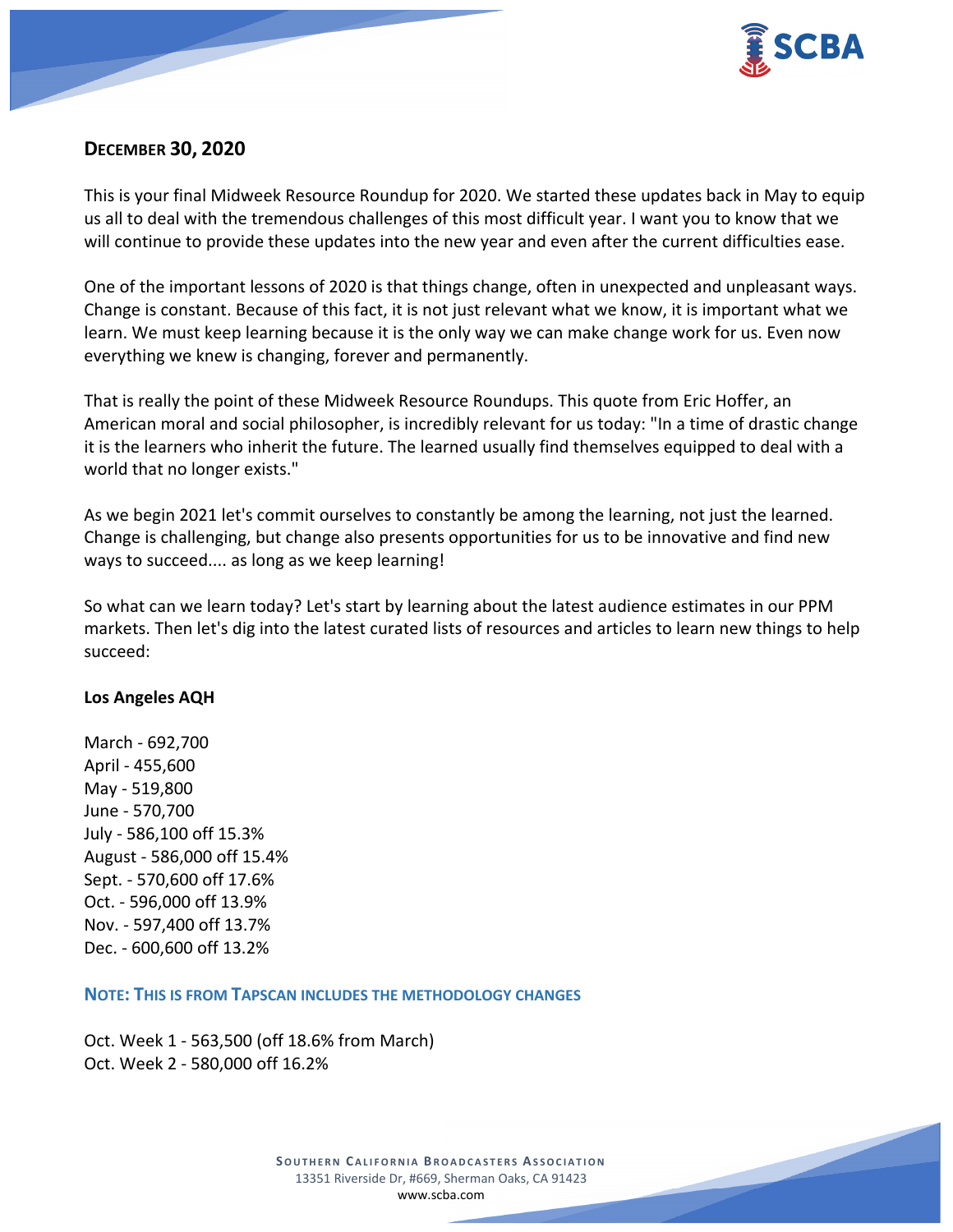

Oct. Week 3 - 580,000 off 16.2% Oct. Week 4 - 591,800 off 14.5%

Nov. Week 1 - 579,800 off 16.2% Nov. Week 2 - 582,200 off 15.9% Nov. Week 3 - 573,700 off 17.1% Nov. Week 4 - 587,500 off 15.1%

Dec. Week 1 - 587,600 (off 15.1% from March) Dec. Week 2 - 580,600 off 16.1% Dec. Week 3 - 608,200 off 12% Dec. Week 4 - 541,300 off 21.8% (Thanksgiving Week 11/26-12/2)

Hol. Week 1 - 578,600 off 16.4% Hol. Week 2 - 562,800 off 18.7%

**NOTE: THE NOVEMBER AND LATER AQH WEEKLIES ABOVE ARE FROM PPM ANALYSIS TOOL AND DO NOT REFLECT THE METHODOLOGY CHANGES. THIS WILL CHANGE IN JANUARY.**

#### **Los Angeles Cume**

March - 10,611,300 April - 9,080,100 May - 9,572,200 June - 9,941,100 July - 10,089,600 off 4.9% August - 10,029,800 off 5.4% Sept. - 9,999,500 off 5.7% Oct. - 10,055,100 off 5.2% Nov. - 10,133,900 off 4.4% Dec. - 9,955,600 off 6.1%

Oct. Week 1 - 9,970,700 (Off 6% from March) Oct. Week 2 - 10,074,200 off 5% Oct. Week 3 - 10,155,500 off 4.6% Oct. Week 4 - 10,060,000 off 5.1%

Nov. Week 1 - 10,133,900 (off 4.4% from March) Nov. Week 2 - 10,216,200 off 3.7% Nov. Week 3 - 10,052,500 off 5.2%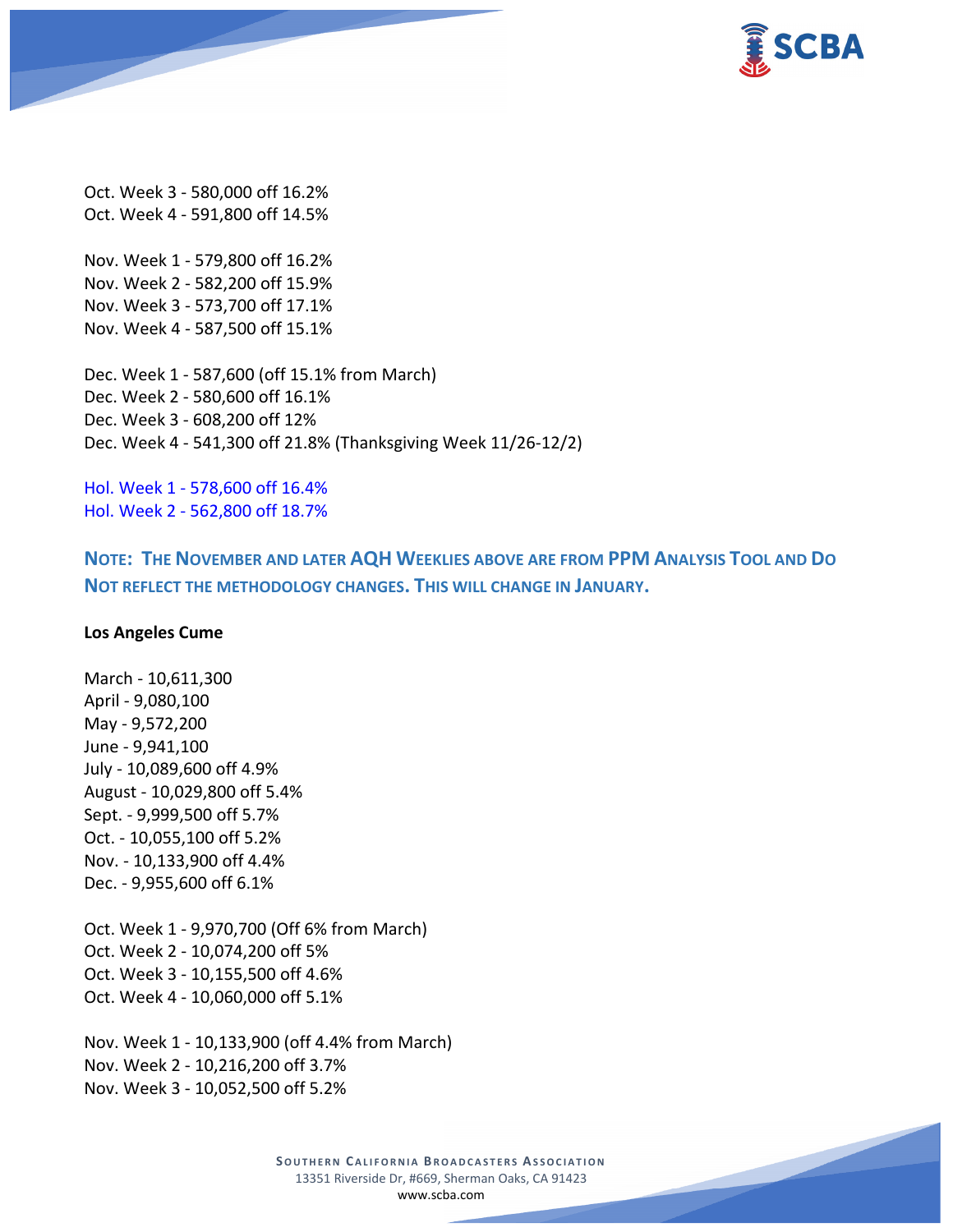

Nov. Week 4 - 10,132,900 off 4.5%

Dec. Week 1 - 9,880,500 (off 6.8% from March) Dec. Week 2 - 9,866,500 off 7% Dec. Week 3 - 10,080,100 off 5% Dec. Week 4 - 9,995,200 off 5.8%

Hol. Week 1 - 10,013,700 off 5.6% Hol. Week 2 - 9,887,200 off 6.8%

#### **Riverside/San Bernardino AQH**

March - 128,900 April - 96,200 May - 105,000 June - 115,100 July - 108,600 off 15.7% August - 109,400 off 15.1% Sept. - 102,100 off 20.7% Oct. - 106,000 off 17.7% Nov. - 105,600 off 18% Dec.- 108,200 off 16%

### **NOTE: THIS IS FROM TAPSCAN AND INCLUDES THE METHODOLOGY CHANGES.**

Oct. Week 1 - 104,600 (Off 18.8% from March) Oct. Week 2 - 104,600 off 18.8% Oct. Week 3 - 102,200 off 20.7% Oct. Week 4 - 101,000 off 21.6%

Nov Week 1 - 101,200 (off 21.4% from March) Nov. Week 2 - 100,000 off 22.4% Nov. Week 3 - 99,000 off 23.1% Nov. Week 4 - 106,500 off 17.3%

Dec. Week 1 - 105,400 (off 18.2% from March) Dec. Week 2 - 108,500 off 15.8% Dec. Week 3 - 109,200 off 15.2% Dec. Week 4 - 94,200 off 26.9% (Thanksgiving Week 11/26-12/2)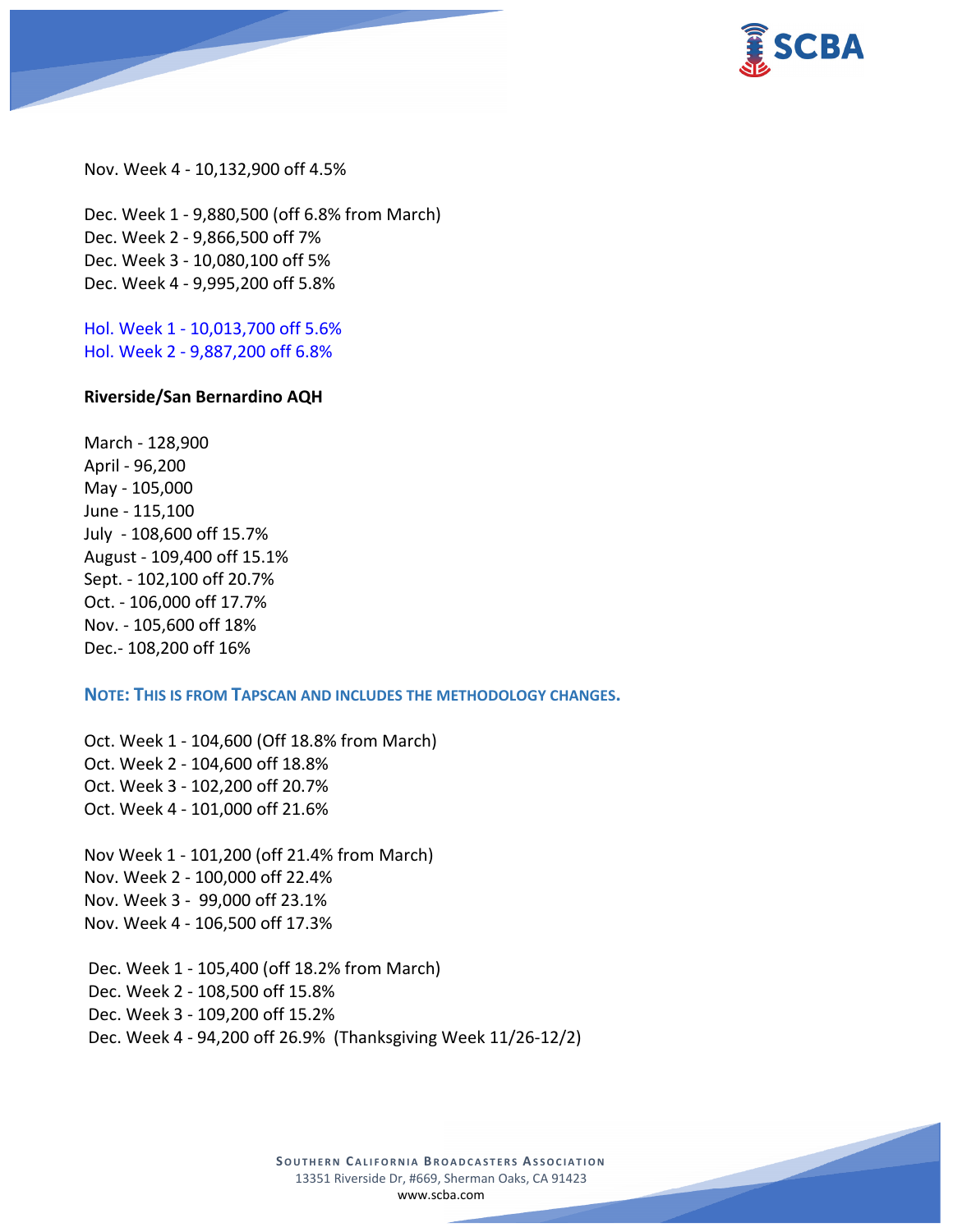

Hol. Week 1 - 98,200 off 23.8% Hol. Week 2 - 97,800 off 24.1%

**NOTE: THE NOVEMBER AND LATER AQH WEEKLIES ABOVE ARE FROM PPM ANALYSIS TOOL AND DO NOT REFLECT THE METHODOLOGY CHANGES. THIS WILL CHANGE IN JANUARY.**

#### **Riverside/San Bernardino Cume**

March - 2,012,400 April - 1,727,400 May - 1,846,500 June - 1,924,800 July - 1,968,100 off 2.2% August - 1,948,500 off 3.1% Sept. - 1,909,800 off 5% Oct. - 1,891,200 off 6% Nov. - 1,901,700 off 5.5% Dec. - 1,920,900 off 4.5%

Oct. Week 1 - 1,916,000 (Off 4.7% from March) Oct. Week 2 - 1,889,200 off 6.1% Oct. Week 3 - 1,889,900 off 6% Oct. Week 4 - 1,869,700 off 7%

Nov. Week 1 - 1,883,100 (off 6.4% from March) Nov. Week 2 - 1,891,100 off 6% Nov. Week 3 - 1,902,800 off 5.4% Nov. Week 4 - 1,929,700 off 4.1%

Dec. Week 1 - 1,870,000 (off 7% from March) Dec. Week 2 - 1,933,600 off 3.9% Dec. Week 3 - 1,968,300 off 2.2% Dec. Week 4 - 1,911,700 off 5%

Hol. Week 1 - 1,886,700 off 6.2% Hol. Week 2 - 1,870,000 off 7%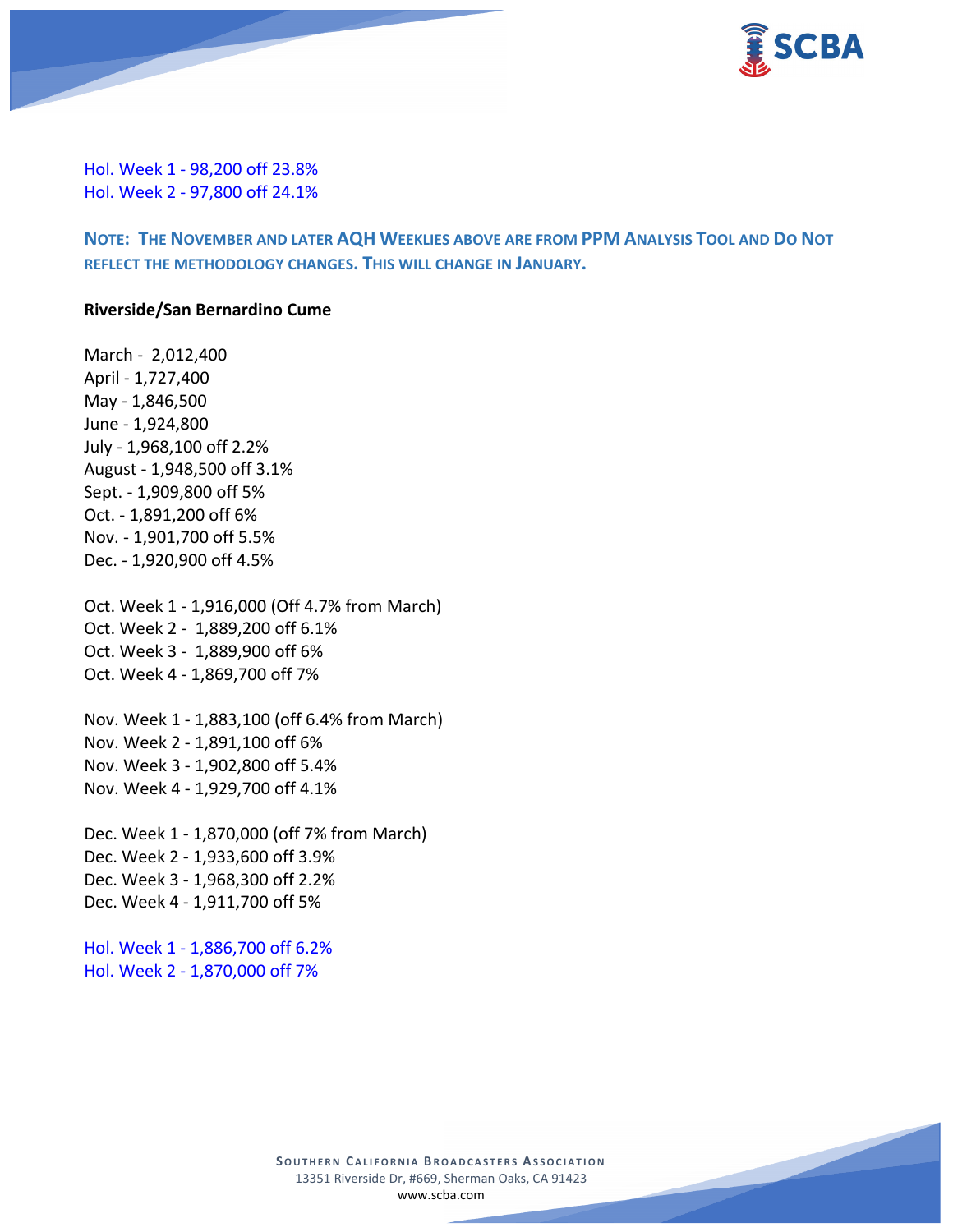

#### **San Diego AQH**

March - 142,700 April - 98,000 May - 109,400 June - 120,100 July - 126,000 August - 128,500 (off 10% from March) Sept. - 125,000 (off 12.4%) Oct. - 126,800 (off 11.1%) Nov. - 129,300 (off 9.4%) Dec. - 124,500 (off 12.8%)

**NOTE: THIS IS FROM TAPSCAN AND INCLUDES THE METHODOLOGY CHANGES** 

Oct. Week 1 - 124,400 (off 12.8% from March) Oct. Week 2 - 121,000 off 15.2% Oct. Week 3 - 118,800 off 16.7% Oct. Week 4 - 125,400 off 12.1% from March

Nov. Week 1 - 119,900 (off 16% from March) Nov. Week 2 - 121,700 off 14.6% Nov. Week 3 - 125,700 off 11.9% Nov. Week 4 - 127,800 off 10.4%

Dec. Week 1 - 118,500 (off 17.0% from March) Dec. Week 2 - 123,500 off 13.5% Dec. Week 3 - 124,900 off 12.5% Dec. Week 4 - 110,300 off 22.7% (Thanksgiving Week 11/26-12/2)

Hol. Week 1 - 120,300 off 15.7% Hol. Week 2 - 120,500 off 15.5%

**NOTE: THE NOVEMBER AND LATER AQH WEEKLIES ABOVE ARE FROM PPM ANALYSIS TOOL AND DO NOT REFLECT THE METHODOLOGY CHANGES. THIS WILL CHANGE IN JANUARY.**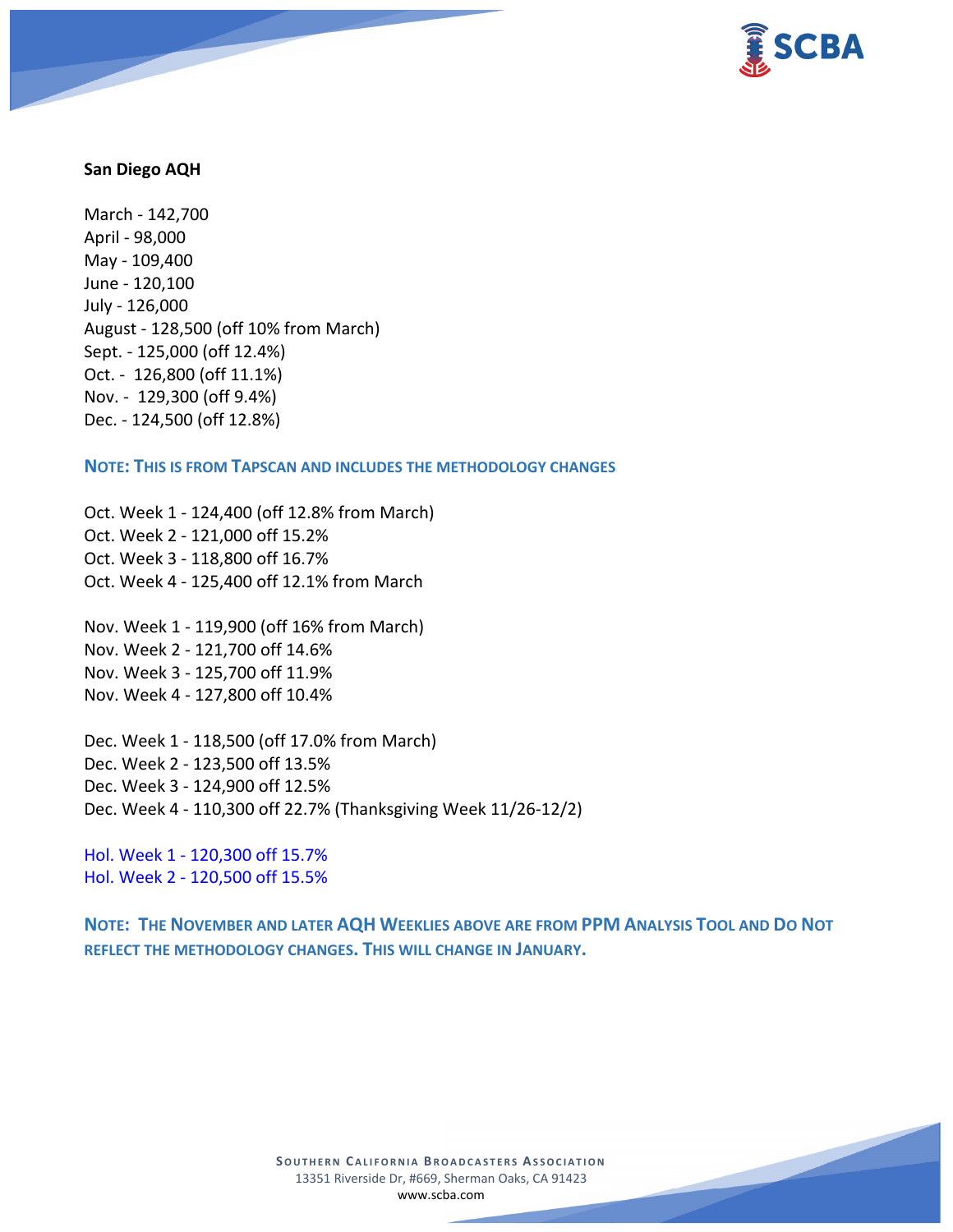

#### **San Diego Cume**

March - 2,549,000 April - 2,133,900 May - 2,303,400 June - 2,408,600 July - 2,438,900 August - 2,418,400 (off 5.1% from March) Sept. - 2,382,700 (off 6.5%) Oct. - 2,398,000 (off 5.9%) Nov. - 2,361,900 (off 7.3%) Dec. - 2,388,500 (off 6.3%)

Oct. Week 1 - 2,409,400 (Off 5.4% from March) Oct. Week 2 - 2,433,200 (off 4.5%) Oct. Week 3 - 2,403,400 (off 5.7%) Oct. Week 4 - 2,346,200 (off 8.0%)

Nov. Week 1 - 2,324,800 (off 8.8% from March) Nov. Week 2 - 2,320,800 (off 9.0%) Nov. Week 3 - 2,408,500 (off 5.5%) Nov. Week 4 - 2,393,700 (off 6.1%)

Dec. Week 1 - 2,295,700 (off 9.9% from March) Dec. Week 2 - 2,430,700 (off 4.6%) Dec. Week 3 - 2,448,900 (off 3.9%) Dec. Week 4 - 2,378,500 (off 6.7%)

Hol. Week 1 - 2,414,800 (off 5.3%) Hol. Week 2 - 2,375,900 ( off 6.7%)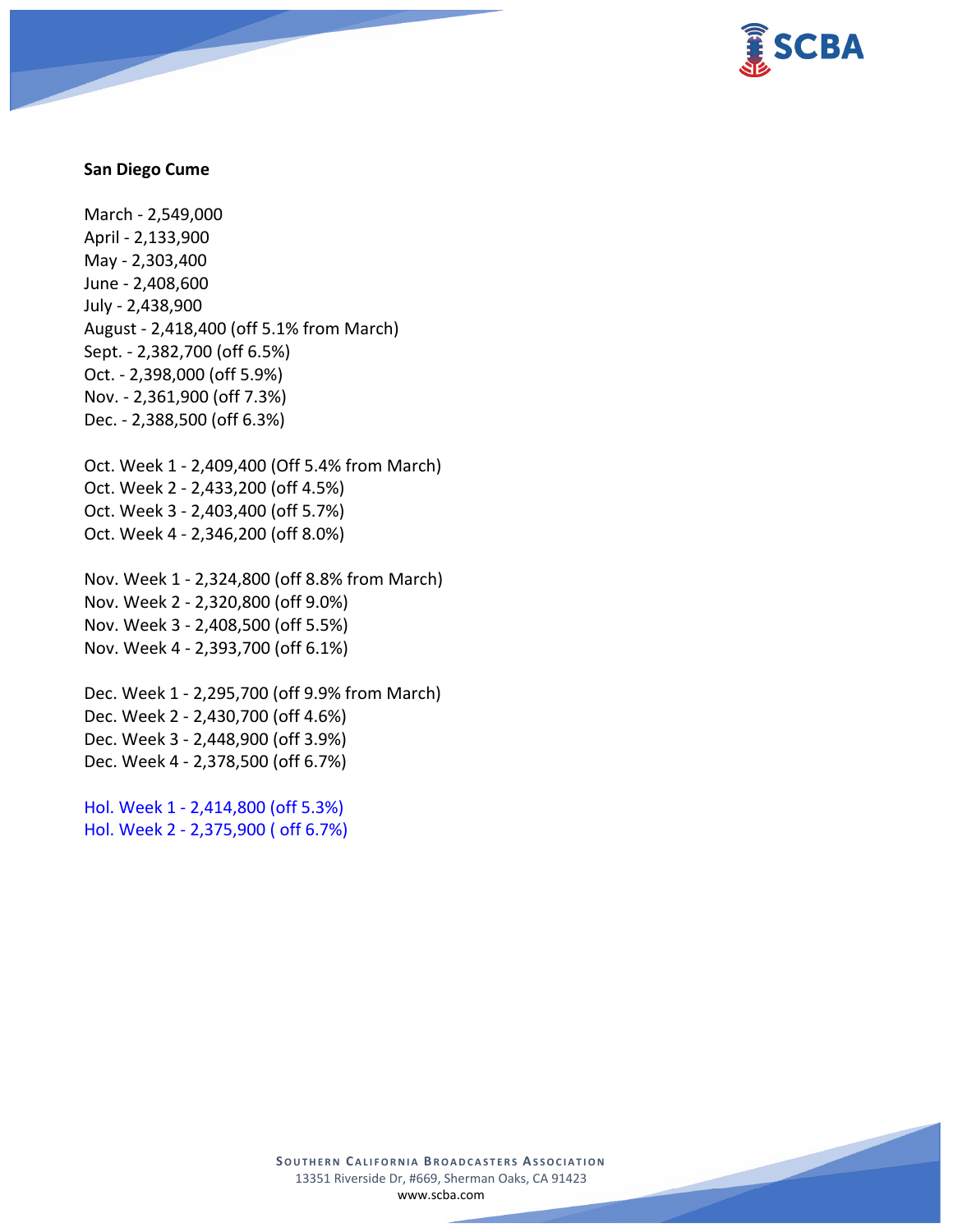

## **RESOURCES AND ARTICLES OF INTEREST TO SALES AND ADVERTISERS:**

**2020 Was A Year For Brand Advertisers To Move Into Podcasting.** Inside Radio December 29, 2020 [http://www.insideradio.com/podcastnewsdaily/2020-was-a-year-for-brand-advertisers-to-move-into](http://www.insideradio.com/podcastnewsdaily/2020-was-a-year-for-brand-advertisers-to-move-into-podcasting/article_c5e989b8-49fa-11eb-b935-07ac5dd3c573.html)[podcasting/article\\_c5e989b8-49fa-11eb-b935-07ac5dd3c573.html](http://www.insideradio.com/podcastnewsdaily/2020-was-a-year-for-brand-advertisers-to-move-into-podcasting/article_c5e989b8-49fa-11eb-b935-07ac5dd3c573.html)

#### **Insurance, Financial Services Ramped Up National Radio Ad Volumes Last Week.**

Inside Radio (Media Monitors) December 29, 2020 [http://www.insideradio.com/free/insurance-financial-services-ramped-up-national-radio-ad-volumes](http://www.insideradio.com/free/insurance-financial-services-ramped-up-national-radio-ad-volumes-last-week/article_9f9eb2d0-49a3-11eb-b69b-ffe31448592b.html)[last-week/article\\_9f9eb2d0-49a3-11eb-b69b-ffe31448592b.html](http://www.insideradio.com/free/insurance-financial-services-ramped-up-national-radio-ad-volumes-last-week/article_9f9eb2d0-49a3-11eb-b69b-ffe31448592b.html)

**The haves and have-nots: Divides deepen across retail amid the pandemic** eMarketer December 29, 2020 [https://www.emarketer.com/content/haves-have-nots-divides-deepen-across-retail-amid](https://www.emarketer.com/content/haves-have-nots-divides-deepen-across-retail-amid-pandemic?ecid=NL1014)[pandemic?ecid=NL1014](https://www.emarketer.com/content/haves-have-nots-divides-deepen-across-retail-amid-pandemic?ecid=NL1014)

### **Top retail industry predictions for 2021**

Chain Store Age December 23, 2020 [https://chainstoreage.com/top-retail-industry-predictions-](https://chainstoreage.com/top-retail-industry-predictions-2021?oly_enc_id=8319H4585489H7M&utm_source=omeda&utm_medium=email&utm_campaign=NL_CSA+Day+Breaker&utm_keyword=)[2021?oly\\_enc\\_id=8319H4585489H7M&utm\\_source=omeda&utm\\_medium=email&utm\\_campaign=NL](https://chainstoreage.com/top-retail-industry-predictions-2021?oly_enc_id=8319H4585489H7M&utm_source=omeda&utm_medium=email&utm_campaign=NL_CSA+Day+Breaker&utm_keyword=) CSA+Day+Breaker&utm\_keyword=

### **Digital marketing breathes new life into advertising in the year of the virus**

Mint December 29, 2020 [https://www.livemint.com/news/india/digital-marketing-breathes-new-life-into-advertising-in-the](https://www.livemint.com/news/india/digital-marketing-breathes-new-life-into-advertising-in-the-year-of-the-virus-11609175856807.html)[year-of-the-virus-11609175856807.html](https://www.livemint.com/news/india/digital-marketing-breathes-new-life-into-advertising-in-the-year-of-the-virus-11609175856807.html)

### **Millennials & Gen Z: A Profile Of Auto Insurance Customers**

Digital Advertising Age December 28, 2020 <https://insights.digitalmediasolutions.com/news/profiles-of-renters-2020>

### **Vehicle sales continue to rebound in December, TrueCar says**

Seeking Alpha December 28, 2020 [https://seekingalpha.com/news/3647535-vehicle-sales-continue-to-rebound-in-december-truecar](https://seekingalpha.com/news/3647535-vehicle-sales-continue-to-rebound-in-december-truecar-says?mail_subject=f-vehicle-sales-continue-to-rebound-in-december-truecar-says&utm_campaign=rta-stock-news&utm_content=link-3&utm_medium=email&utm_source=seeking_alpha)[says?mail\\_subject=f-vehicle-sales-continue-to-rebound-in-december-truecar-says&utm\\_campaign=rta](https://seekingalpha.com/news/3647535-vehicle-sales-continue-to-rebound-in-december-truecar-says?mail_subject=f-vehicle-sales-continue-to-rebound-in-december-truecar-says&utm_campaign=rta-stock-news&utm_content=link-3&utm_medium=email&utm_source=seeking_alpha)[stock-news&utm\\_content=link-3&utm\\_medium=email&utm\\_source=seeking\\_alpha](https://seekingalpha.com/news/3647535-vehicle-sales-continue-to-rebound-in-december-truecar-says?mail_subject=f-vehicle-sales-continue-to-rebound-in-december-truecar-says&utm_campaign=rta-stock-news&utm_content=link-3&utm_medium=email&utm_source=seeking_alpha)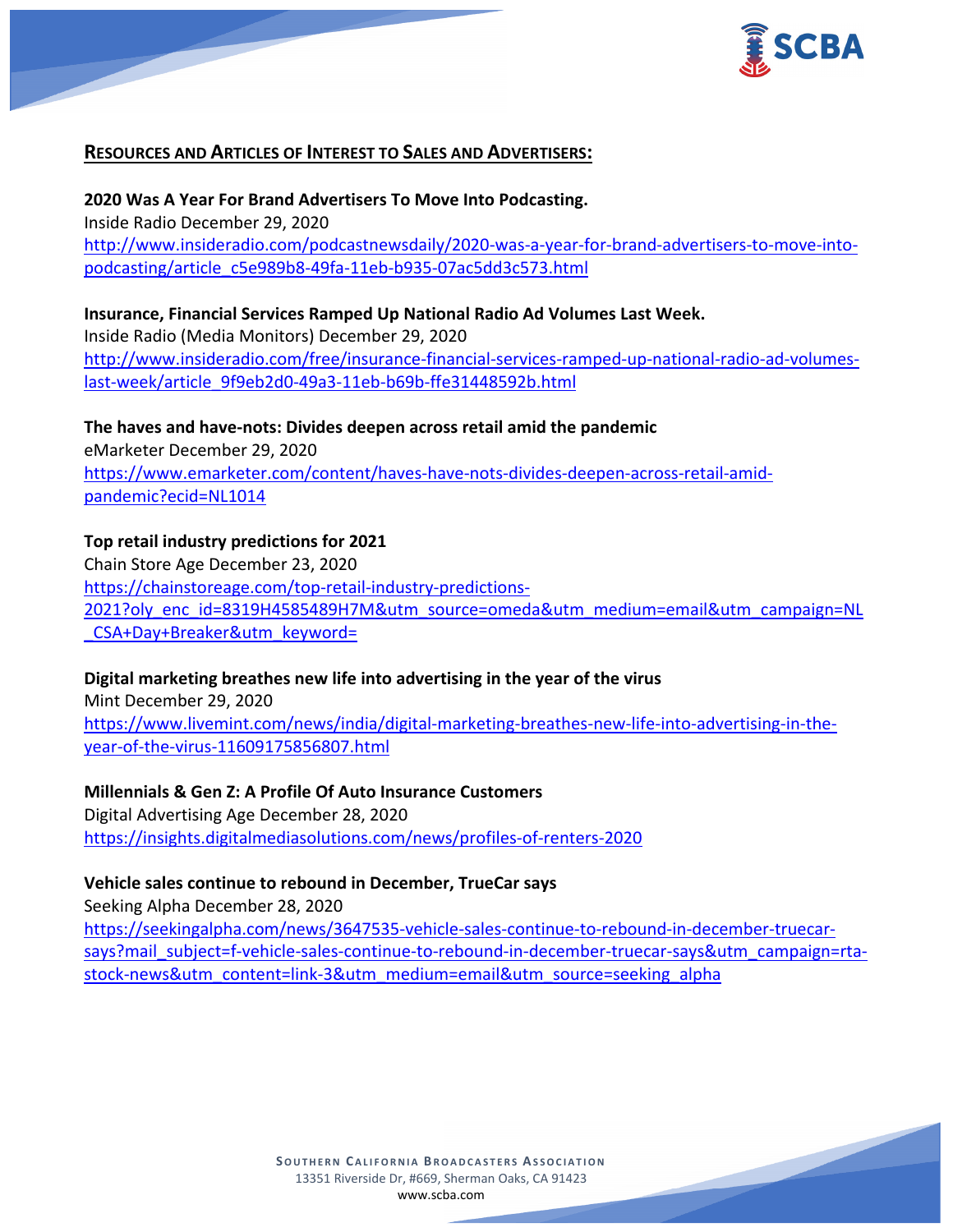

# **Consumers to continue COVID-19 shopping habits post-pandemic** Chain Store Age December 23, 2020 [https://chainstoreage.com/consumers-continue-covid-19-shopping-habits-post](https://chainstoreage.com/consumers-continue-covid-19-shopping-habits-post-pandemic?oly_enc_id=8319H4585489H7M&utm_source=omeda&utm_medium=email&utm_campaign=NL_CSA+Day+Breaker&utm_keyword=)[pandemic?oly\\_enc\\_id=8319H4585489H7M&utm\\_source=omeda&utm\\_medium=email&utm\\_campaig](https://chainstoreage.com/consumers-continue-covid-19-shopping-habits-post-pandemic?oly_enc_id=8319H4585489H7M&utm_source=omeda&utm_medium=email&utm_campaign=NL_CSA+Day+Breaker&utm_keyword=) [n=NL\\_CSA+Day+Breaker&utm\\_keyword=](https://chainstoreage.com/consumers-continue-covid-19-shopping-habits-post-pandemic?oly_enc_id=8319H4585489H7M&utm_source=omeda&utm_medium=email&utm_campaign=NL_CSA+Day+Breaker&utm_keyword=)

## **5Qs for Katie Thomas on the post-pandemic marketplace**

Chain Store Age December 23, 2020 [https://chainstoreage.com/5qs-katie-thomas-post-pandemic](https://chainstoreage.com/5qs-katie-thomas-post-pandemic-marketplace?oly_enc_id=8319H4585489H7M&utm_source=omeda&utm_medium=email&utm_campaign=NL_CSA+Day+Breaker&utm_keyword=)[marketplace?oly\\_enc\\_id=8319H4585489H7M&utm\\_source=omeda&utm\\_medium=email&utm\\_campa](https://chainstoreage.com/5qs-katie-thomas-post-pandemic-marketplace?oly_enc_id=8319H4585489H7M&utm_source=omeda&utm_medium=email&utm_campaign=NL_CSA+Day+Breaker&utm_keyword=) ign=NL CSA+Day+Breaker&utm\_keyword=

## **RESOURCES AND ARTICLES OF INTEREST TO MANAGERS FOR PLANNING AND FORECASTING:**

## **January Regulatory Dates for Broadcasters**

Broadcast Law Blog (David Oxenford) December 30, 2020 [https://www.broadcastlawblog.com/2020/12/articles/january-regulatory-dates-for-broadcasters-a](https://www.broadcastlawblog.com/2020/12/articles/january-regulatory-dates-for-broadcasters-a-new-fcc-administration-quarterly-issues-programs-lists-kidvid-comment-deadlines-and-a-supreme-court-oral-argument-on-ownership-issues/?utm_source=David+Oxenford%2C+Esq+-+Broadcast+Law+Blog&utm_campaign=d24e712fa0-RSS_EMAIL_CAMPAIGN&utm_medium=email&utm_term=0_550fd6c4c6-d24e712fa0-70190309)[new-fcc-administration-quarterly-issues-programs-lists-kidvid-comment-deadlines-and-a-supreme](https://www.broadcastlawblog.com/2020/12/articles/january-regulatory-dates-for-broadcasters-a-new-fcc-administration-quarterly-issues-programs-lists-kidvid-comment-deadlines-and-a-supreme-court-oral-argument-on-ownership-issues/?utm_source=David+Oxenford%2C+Esq+-+Broadcast+Law+Blog&utm_campaign=d24e712fa0-RSS_EMAIL_CAMPAIGN&utm_medium=email&utm_term=0_550fd6c4c6-d24e712fa0-70190309)[court-oral-argument-on-ownership-issues/?utm\\_source=David+Oxenford%2C+Esq+-](https://www.broadcastlawblog.com/2020/12/articles/january-regulatory-dates-for-broadcasters-a-new-fcc-administration-quarterly-issues-programs-lists-kidvid-comment-deadlines-and-a-supreme-court-oral-argument-on-ownership-issues/?utm_source=David+Oxenford%2C+Esq+-+Broadcast+Law+Blog&utm_campaign=d24e712fa0-RSS_EMAIL_CAMPAIGN&utm_medium=email&utm_term=0_550fd6c4c6-d24e712fa0-70190309) [+Broadcast+Law+Blog&utm\\_campaign=d24e712fa0-](https://www.broadcastlawblog.com/2020/12/articles/january-regulatory-dates-for-broadcasters-a-new-fcc-administration-quarterly-issues-programs-lists-kidvid-comment-deadlines-and-a-supreme-court-oral-argument-on-ownership-issues/?utm_source=David+Oxenford%2C+Esq+-+Broadcast+Law+Blog&utm_campaign=d24e712fa0-RSS_EMAIL_CAMPAIGN&utm_medium=email&utm_term=0_550fd6c4c6-d24e712fa0-70190309) [RSS\\_EMAIL\\_CAMPAIGN&utm\\_medium=email&utm\\_term=0\\_550fd6c4c6-d24e712fa0-70190309](https://www.broadcastlawblog.com/2020/12/articles/january-regulatory-dates-for-broadcasters-a-new-fcc-administration-quarterly-issues-programs-lists-kidvid-comment-deadlines-and-a-supreme-court-oral-argument-on-ownership-issues/?utm_source=David+Oxenford%2C+Esq+-+Broadcast+Law+Blog&utm_campaign=d24e712fa0-RSS_EMAIL_CAMPAIGN&utm_medium=email&utm_term=0_550fd6c4c6-d24e712fa0-70190309)

# **U.S. Local Advertising Will Start to Rebound in 2021**

BIA Advisory Services December 3, 2020 (reposted December 30) <http://blog.biakelsey.com/index.php/2020/12/03/u-s-local-advertising-will-start-to-rebound-in-2021/>

## **Local Radio Set to Offer Over-the-Air Geotargeting with Proposed FCC Rule**

BIA Advisory Services December 2, 2020 [http://blog.biakelsey.com/index.php/2020/12/02/local-radio-set-to-offer-over-the-air-geotargeting](http://blog.biakelsey.com/index.php/2020/12/02/local-radio-set-to-offer-over-the-air-geotargeting-with-proposed-fcc-rule/)[with-proposed-fcc-rule/](http://blog.biakelsey.com/index.php/2020/12/02/local-radio-set-to-offer-over-the-air-geotargeting-with-proposed-fcc-rule/)

**US forecasting shocks 2020: Ecommerce and overall commerce**

eMarketer December 29, 2020 [https://www.emarketer.com/content/us-forecasting-shocks-2020-ecommerce-overall](https://www.emarketer.com/content/us-forecasting-shocks-2020-ecommerce-overall-commerce?ecid=NL1001)[commerce?ecid=NL1001](https://www.emarketer.com/content/us-forecasting-shocks-2020-ecommerce-overall-commerce?ecid=NL1001)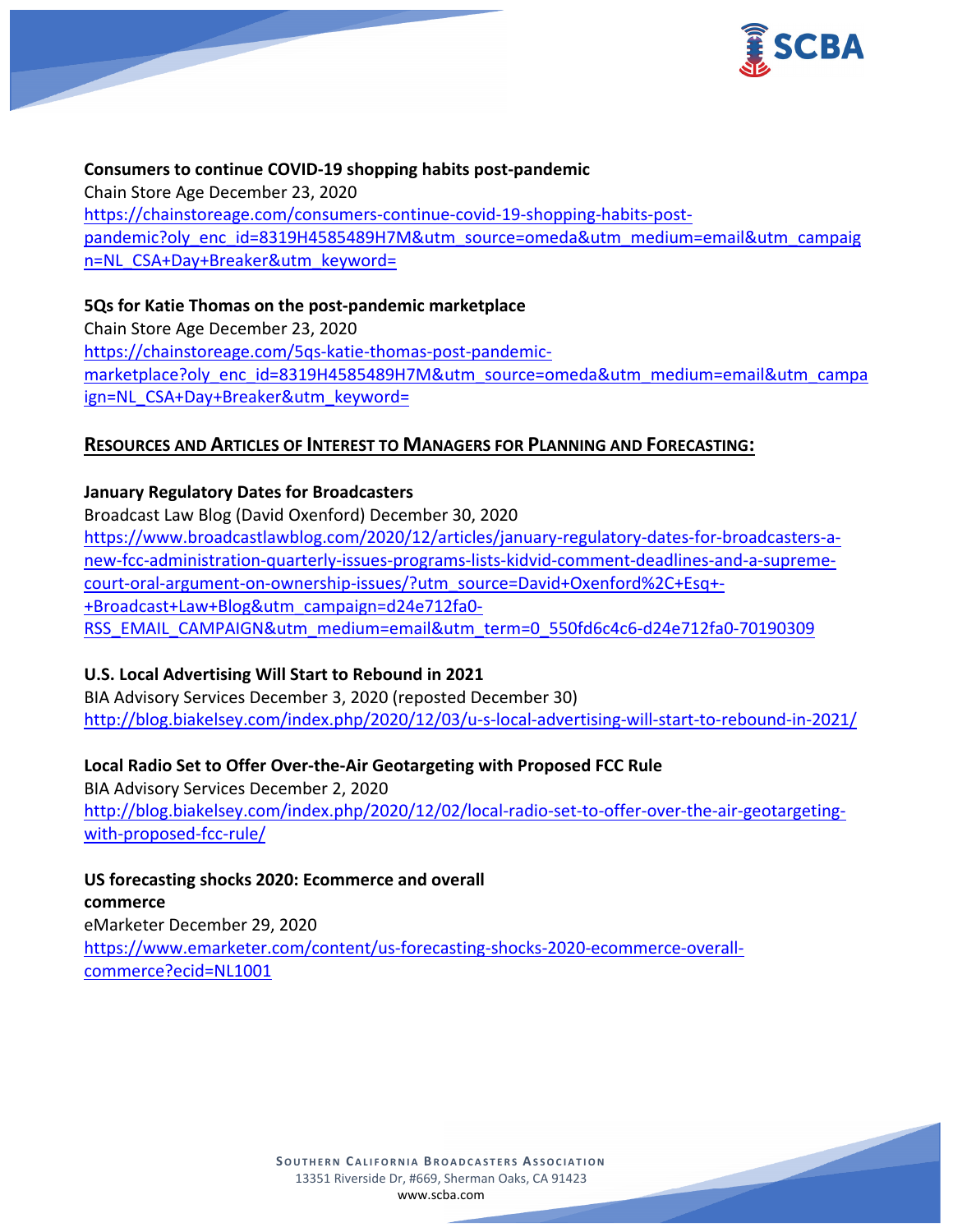

**Ad Industry Braces for Wave of New State Privacy Rules** WSJ December 29, 2020

**ATTACHMENT: [Ad Industry Braces for Wave of New State Privacy Rules](https://scba.com/ad-industry-braces-for-wave-of-new-state-privacy-rules/)**

**Inside the Google-Facebook Ad Deal at the Heart of a Price-Fixing Lawsuit** WSJ December 29, 2020

**ATTACHMENT: [Inside the Google-Facebook Ad Deal at the Heart of a Price-Fixing Lawsuit](https://scba.com/inside-the-google-fb-ad-deal/)**

**What Will The Future Of Radio Look Like?** Radio Ink December 29, 2020 [https://radioink.com/2020/12/29/the-future-of-radio-](https://radioink.com/2020/12/29/the-future-of-radio-2/?vgo_ee=g4MdIIvetgiR1mkR7kijJ4BI1h38V58Ke8bVrp%2FmcsM%3D)[2/?vgo\\_ee=g4MdIIvetgiR1mkR7kijJ4BI1h38V58Ke8bVrp%2FmcsM%3D](https://radioink.com/2020/12/29/the-future-of-radio-2/?vgo_ee=g4MdIIvetgiR1mkR7kijJ4BI1h38V58Ke8bVrp%2FmcsM%3D)

**Advertisers Are Following Audiences to Safety and Performance** ANA December 18, 2020 [https://www.ana.net/blogs/show/id/mm-blog-2020-12-advertisers-following-audiences-to](https://www.ana.net/blogs/show/id/mm-blog-2020-12-advertisers-following-audiences-to-safety?st3=201228mktg360non&utm_source=informz&utm_medium=email&utm_campaign=201228mktg360non&_zs=FANij1&_zl=j4BK7)[safety?st3=201228mktg360non&utm\\_source=informz&utm\\_medium=email&utm\\_campaign=201228](https://www.ana.net/blogs/show/id/mm-blog-2020-12-advertisers-following-audiences-to-safety?st3=201228mktg360non&utm_source=informz&utm_medium=email&utm_campaign=201228mktg360non&_zs=FANij1&_zl=j4BK7) [mktg360non&\\_zs=FANij1&\\_zl=j4BK7](https://www.ana.net/blogs/show/id/mm-blog-2020-12-advertisers-following-audiences-to-safety?st3=201228mktg360non&utm_source=informz&utm_medium=email&utm_campaign=201228mktg360non&_zs=FANij1&_zl=j4BK7)

**Radio Has An Advantage: Distribution Is Distribution** Radio Ink (Mike McVay) December 28, 2020 [https://radioink.com/2020/12/28/radio-has-an-advantage-distribution-is](https://radioink.com/2020/12/28/radio-has-an-advantage-distribution-is-distribution/?vgo_ee=g4MdIIvetgiR1mkR7kijJ4BI1h38V58Ke8bVrp%2FmcsM%3D)[distribution/?vgo\\_ee=g4MdIIvetgiR1mkR7kijJ4BI1h38V58Ke8bVrp%2FmcsM%3D](https://radioink.com/2020/12/28/radio-has-an-advantage-distribution-is-distribution/?vgo_ee=g4MdIIvetgiR1mkR7kijJ4BI1h38V58Ke8bVrp%2FmcsM%3D)

**What Is the Right Spot Load?** Radio Ink (Charlie Sislen) December 28, 2020 [https://radioink.com/2020/12/28/what-is-the-right-spot](https://radioink.com/2020/12/28/what-is-the-right-spot-load/?vgo_ee=g4MdIIvetgiR1mkR7kijJ4BI1h38V58Ke8bVrp%2FmcsM%3D)[load/?vgo\\_ee=g4MdIIvetgiR1mkR7kijJ4BI1h38V58Ke8bVrp%2FmcsM%3D](https://radioink.com/2020/12/28/what-is-the-right-spot-load/?vgo_ee=g4MdIIvetgiR1mkR7kijJ4BI1h38V58Ke8bVrp%2FmcsM%3D)

**What Buyers Want: Survey Looks At Virtual Selling Gaps** SalesFuel December 26, 2020 <https://salesfuel.com/what-buyers-want-survey-looks-at-virtual-selling-gaps/>

**Are You Hiring Optimistic Sales Professionals?** SalesFuel December 26, 2020 <https://salesfuel.com/are-you-hiring-optimistic-sales-professionals/>

> **SOUTHERN CALIFORNIA BROADCASTERS ASSOCIATION** 13351 Riverside Dr, #669, Sherman Oaks, CA 91423 [www.scba.com](http://www.scba.com/)